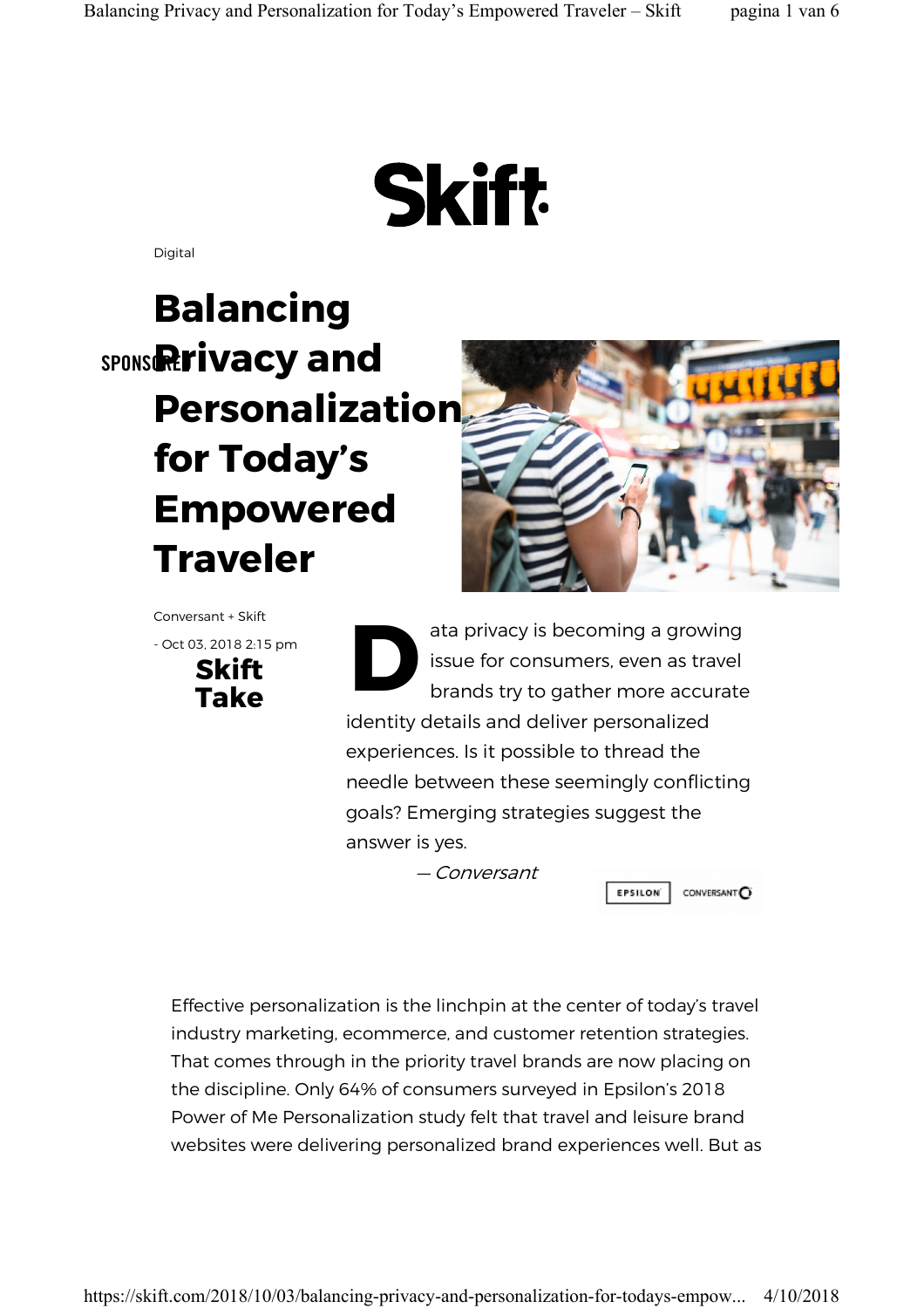personalize must also be balanced by a corresponding investment in marketing techniques that respect consumer privacy.

In light of recent news about company data breaches and concerns over data privacy, more consumers are aware of how and why their personal information is being used by marketers online. Consider the results of a 2018 Poll conducted by Harris, which found that 78 percent of U.S. consumers believe a company's ability to protect user data is "extremely important," and that only 20 percent now "completely trust" organizations to protect their data. In addition, more travel brands are recognizing a need to build long-term trust and establish safeguards against future problems.

"Trust has always been the cornerstone of any mutually beneficial relationship between consumers and brands," shared Stacey Hawes, President, Data at Epsilon. "Because of the high volume of constantly changing consumer data from online and offline channels, travel brands, in particular, have much to gain in clearly communicating to consumers that they have transparency and choice when it comes to how their data is used and it can help deliver relevant marketing messages – the ones people really want – like last-minute flight offers and hotel deals in dream destinations." On top of all this, travel brands that engage global consumers must also ensure compliance with new data privacy regulations like Europe's GDPR.

How will they manage to deliver the personalized brand experiences that consumers crave? And how will they do it in a way that protects consumer data in this increasingly privacy-driven environment? Here are three best practices travel marketers need to keep in mind as they try to balance between these two seemingly competing forces.

### 1. Build comprehensive consumer profiles based on accurate identity

In order to deliver customized experiences to travelers, and do so in a way that respects privacy considerations, brands need to build comprehensive profiles of each consumer linked to identity keys, and consider doing this in a manner that does not contain data that directly identifies the consumer. This is often a challenging task, especially at a time when technology habits make it harder than ever to keep track of travelers' online activities and proliferating devices.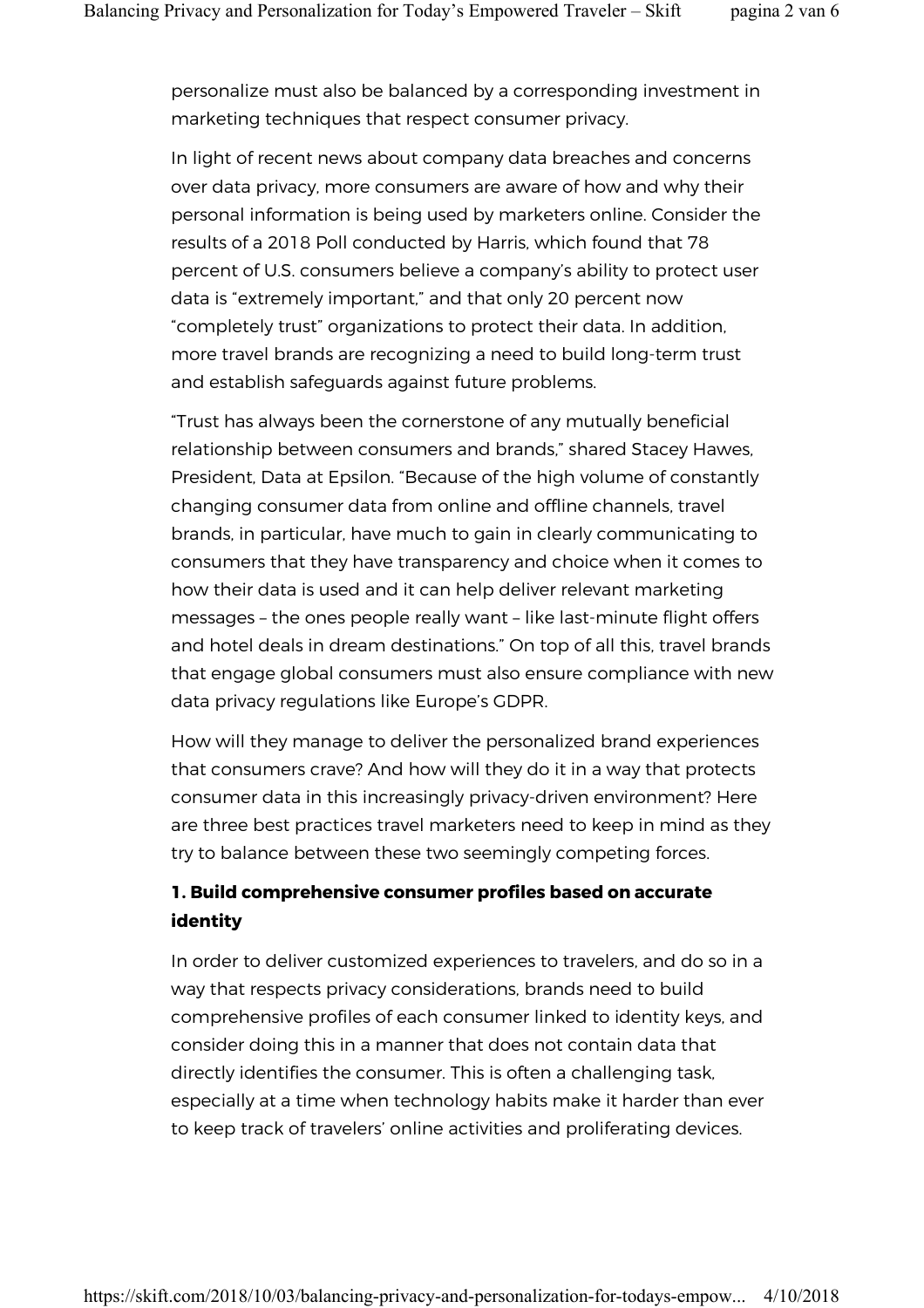Forrester, and comScore, the typical consumer owns more than four web-connected devices.

That's why brands need to work with partners who can utilize directly identifiable data, transforming it into data which does not directly identify the consumer, and do this in a privacy-protected way that adheres to the highest industry standards. Doing so will lead to a more comprehensive view of identity that can drive more effective, and relevant, personalization while still respecting privacy needs.

How might this work in practice? One example is bridging online and offline data matched via purchase transaction data to create more accurate consumer profiles tied back to a consumer's name and address. The brands using this data must then adhere to the principle of data minimization, guaranteeing that potentially sensitive data (such as name and address) aren't utilized or even stored unless they are necessary to achieve proper personalization.

There is a delicate balance which must be achieved, but in the end, transaction-level data is important as it fuels "known" offline-to-online matches and allows for better personalization. When considering this "known" customer information, travel marketers can build their personalization decisions by starting with privacy-protected details that illustrate how and where consumers choose to engage with brands:

- Onsite and call center bookings and transactions
- Loyalty membership information
- Email addresses
- Mobile app usage
- Ecommerce transactions

This more specific information is then stripped of data which directly identifies the consumer, synced to the consumer's online "pseudonymous" identity, and supplemented by digital data to build a more complete picture of that consumer. This digital data includes:

- The types of computers, phones and tablets they use
- The websites they visit
- The videos they watch
- The places they visit
- What types of products they tend to buy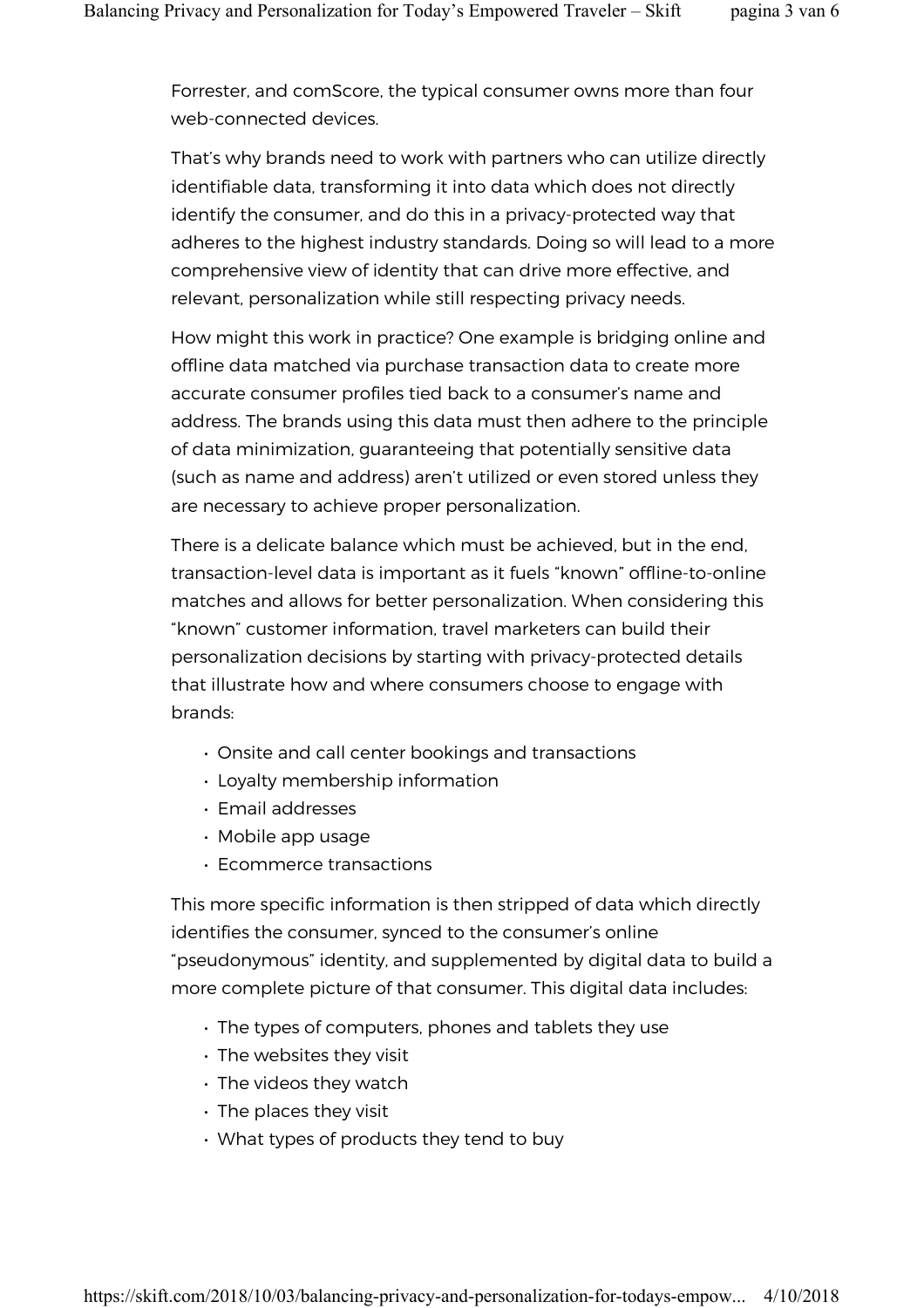#### & lifestyle details)

What does this look like when effectively deployed by a travel brand? One example is Road Scholar, an educational travel organization for adults. The company was facing challenges in its efforts to effectively personalize its messages to potential customers. But due to outdated technology, the company was only able to speak to recent website visitors using a mix of basic retargeting and cookie-based tracking techniques. But with the aid of more sophisticated transaction-based identity tools from Conversant, the company was able to expand its reach to include historical site visitors as well as recent and lapsed customers, and to do so across devices, helping to boost the company's incremental sales by more than 8%.

#### 2. Create ongoing relationships with customers

Travel marketers looking to balance privacy and personalization also need to start thinking about their interactions with customers in terms of ongoing relationships rather than one-off conversations. Personalization can start to feel "creepy" when a brand doesn't keep in regular contact, yet still seems to know lots of detail about the consumer. This can make these marketing moments feel less like an interaction with a trusted friend and more like a random encounter with a stalker. When you're able to speak to each consumer differently based upon what you know about them, such as budget vs. luxury traveler or active loyalty member, you can create a better user experience and improved brand engagement.

Building accurate customer profiles is important to deliver better brand experiences, but these profiles must be not only be accurate, they must also be persistent over time so they can be used to plan interactions that lead to ongoing, even lifelong, relationships with customers.

How can marketers do this? First, it's important that all marketing and brand messaging speak to people as individuals, instead of devices, cookies, or segments. Second, it's also important to reach travelers intelligently and proactively, instead of just reacting to any single action. Last but not least, it's worth remembering that many travel purchases have longer journeys as consumers move through the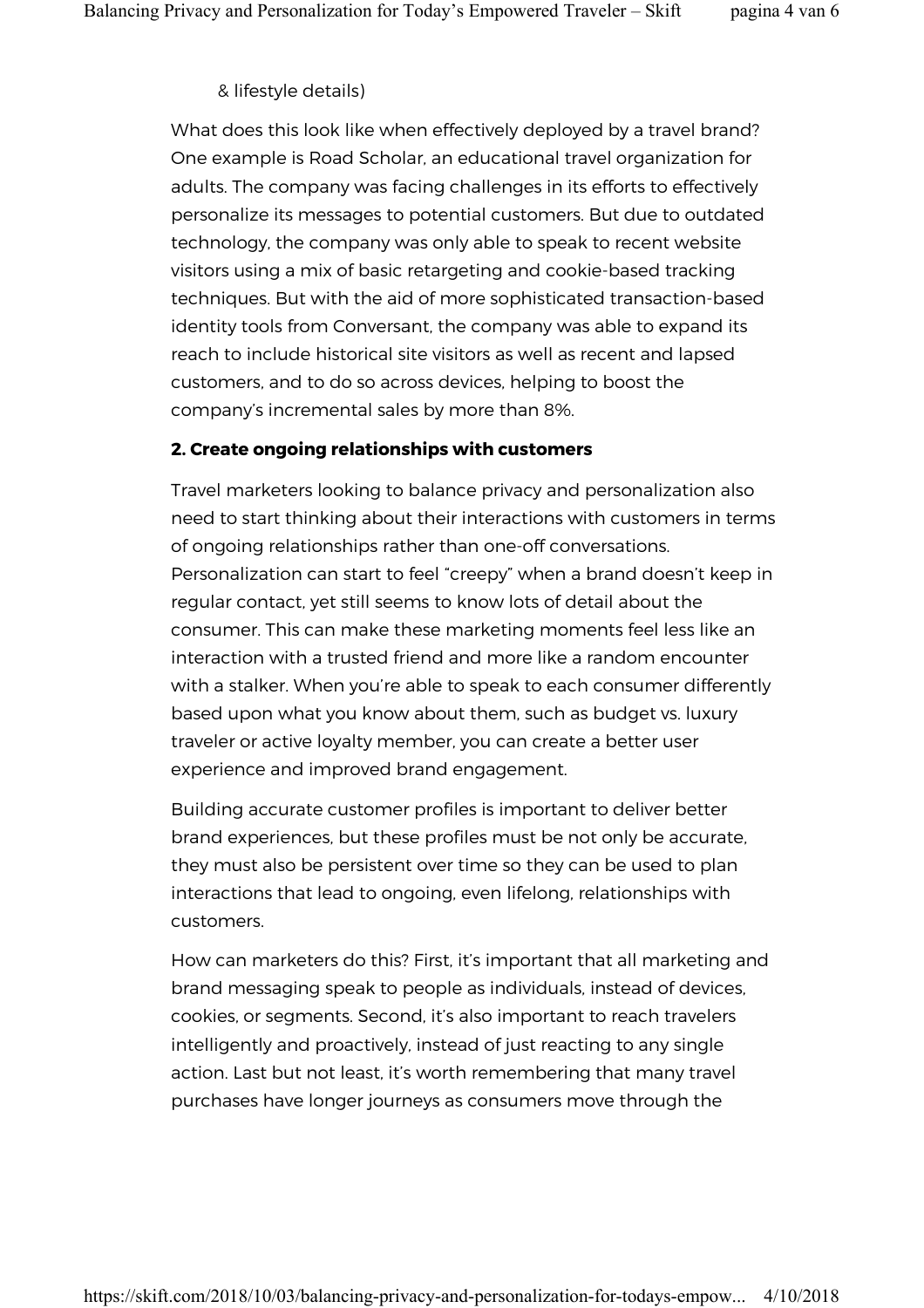persistent relationships, marketers don't have to reintroduce their brand to customers every time they connect or start a new search.

The benefits of this approach are evident in a recent collaboration between Marriott and Epsilon, which showcases the business benefits of building these persistent contacts. In a recent interview describing the partnership, Marc Sheinkin, Marriott's director of member marketing, described the opportunity. "What we're trying to do is take those 1:1 relationships that we have with our guests in the hotels and translate that to our digital platforms," he said. Email is one channel where Marriott has been able to evolve its approach. "Three to five years ago, we were using [email] more like a billboard, batching and blasting communications to millions of people at a time," said Sheinkin. "Now we're starting to see emails as very much a 1:1 communication."

#### 3. Measure your results at the individual level

As personalization becomes a more important focus for the travel industry, marketers will also need to rethink the strategies and metrics they use to gauge campaign success. Similar to their efforts to build a more accurate picture of consumer identity, marketers now need to extend that line of thinking to measurement efforts, ensuring that they're reaching the right consumers with their messages.

How can a travel marketer put this measurement approach into practice? First and foremost, they need to monitor and measure the success of their investments related to the creation of accurate identity, ensuring that the work they are doing is paying off over time. They should measure real bookings back to the individual traveler messaged by the brand. Having this greater accuracy with consumer identity leads to continuous optimization and increased efficiency, all leading to more effective personalization and relevance over time. This is because an accurate and persistent identity enables delivery of a better brand experience, resulting in improved brand trust and greater loyalty.

Beyond that, marketers also need to use metrics that reveal what is driving those moments in the customer journey that lead to conversions. Those include metrics such as app downloads and time